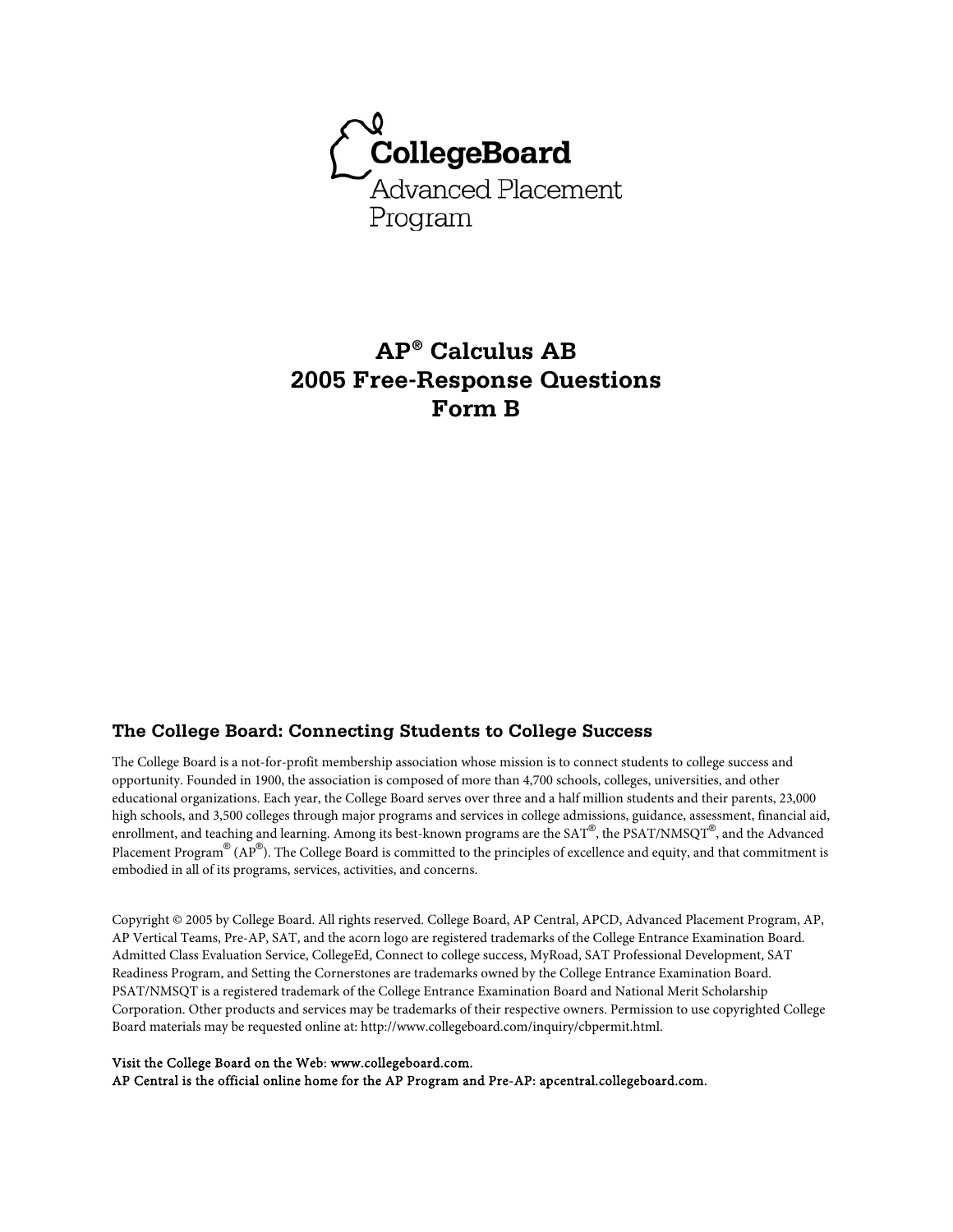**CALCULUS AB SECTION II, Part A Time—45 minutes Number of problems—3** 

**A graphing calculator is required for some problems or parts of problems.** 



- 1. Let *f* and *g* be the functions given by  $f(x) = 1 + \sin(2x)$  and  $g(x) = e^{x/2}$ . Let *R* be the shaded region in the first quadrant enclosed by the graphs of *f* and *g* as shown in the figure above. first quadrant enclosed by the graphs of *f* and *g* as shown in the figure above.
	- (a) Find the area of *R*.
	- (b) Find the volume of the solid generated when *R* is revolved about the *x*-axis.
	- (c) The region *R* is the base of a solid. For this solid, the cross sections perpendicular to the *x*-axis are semicircles with diameters extending from  $y = f(x)$  to  $y = g(x)$ . Find the volume of this solid.

### **WRITE ALL WORK IN THE TEST BOOKLET.**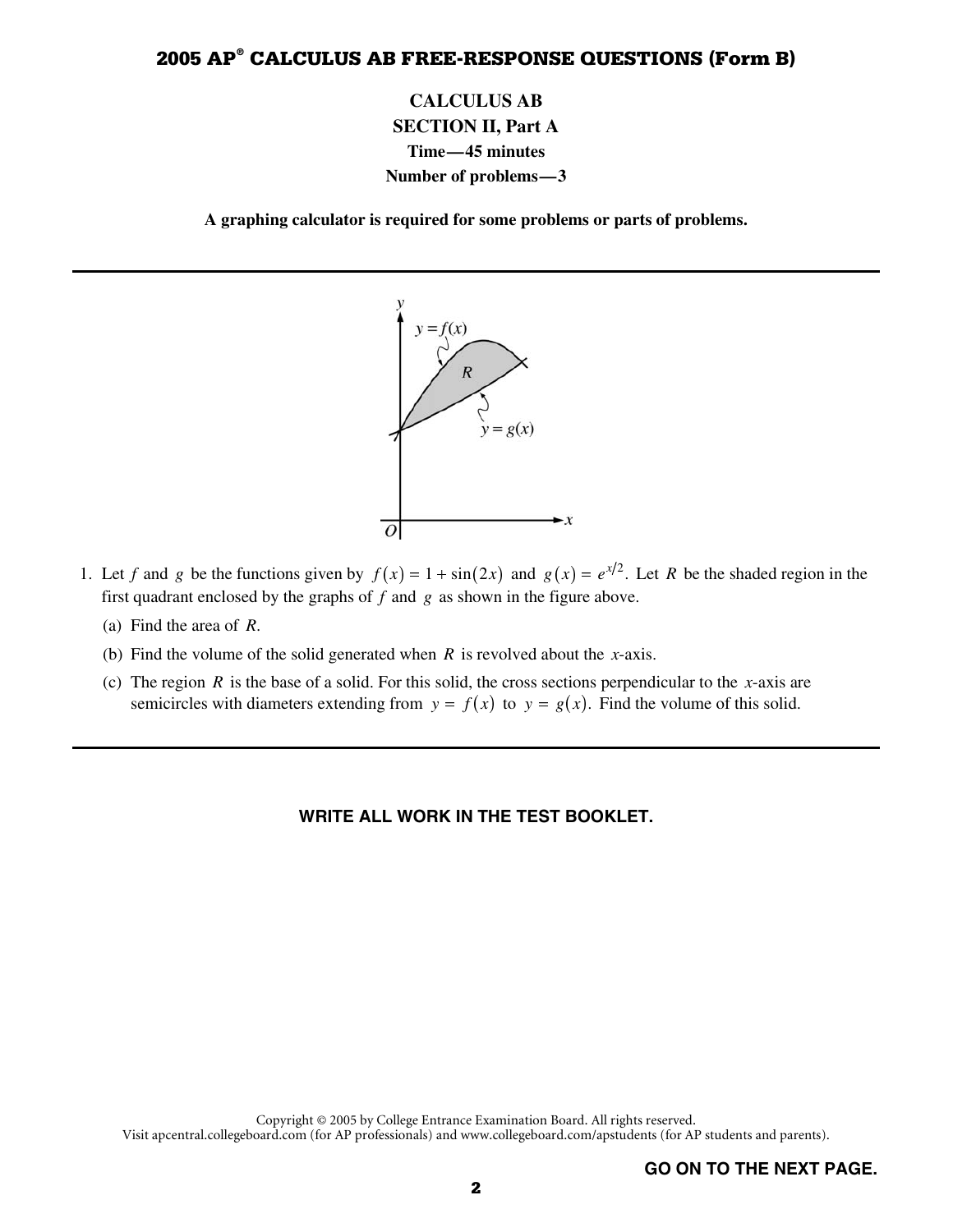2. A water tank at Camp Newton holds 1200 gallons of water at time  $t = 0$ . During the time interval  $0 \le t \le 18$  hours, water is pumped into the tank at the rate hours, water is pumped into the tank at the rate

$$
W(t) = 95\sqrt{t} \sin^2\left(\frac{t}{6}\right)
$$
 gallons per hour.  
During the same time interval, water is removed from the tank at the rate

$$
R(t) = 275 \sin^2\left(\frac{t}{3}\right)
$$
 gallons per hour.

- $R(t) = 275 \sin^2 \left(\frac{t}{3}\right)$  gallons per hour.<br>(a) Is the amount of water in the tank increasing at time  $t = 15$ ? Why or why not?<br>(b) To the negrect whole number how many callons of water are in the tank at time
- (b) To the nearest whole number, how many gallons of water are in the tank at time  $t = 18$  ?<br>(c) At what time  $t$  for  $0 \le t \le 18$  is the empount of water in the tank at an absolute minimum
- (c) At what time *t*, for  $0 \le t \le 18$ , is the amount of water in the tank at an absolute minimum? Show the work that leads to your conclusion.
- (d) For  $t > 18$ , no water is pumped into the tank, but water continues to be removed at the rate  $R(t)$  until the tank becomes empty. Let *k* be the time at which the tank becomes empty. Write, but do not solve, an equation involving an integral expression that can be used to find the value of *k*.

#### **WRITE ALL WORK IN THE TEST BOOKLET.**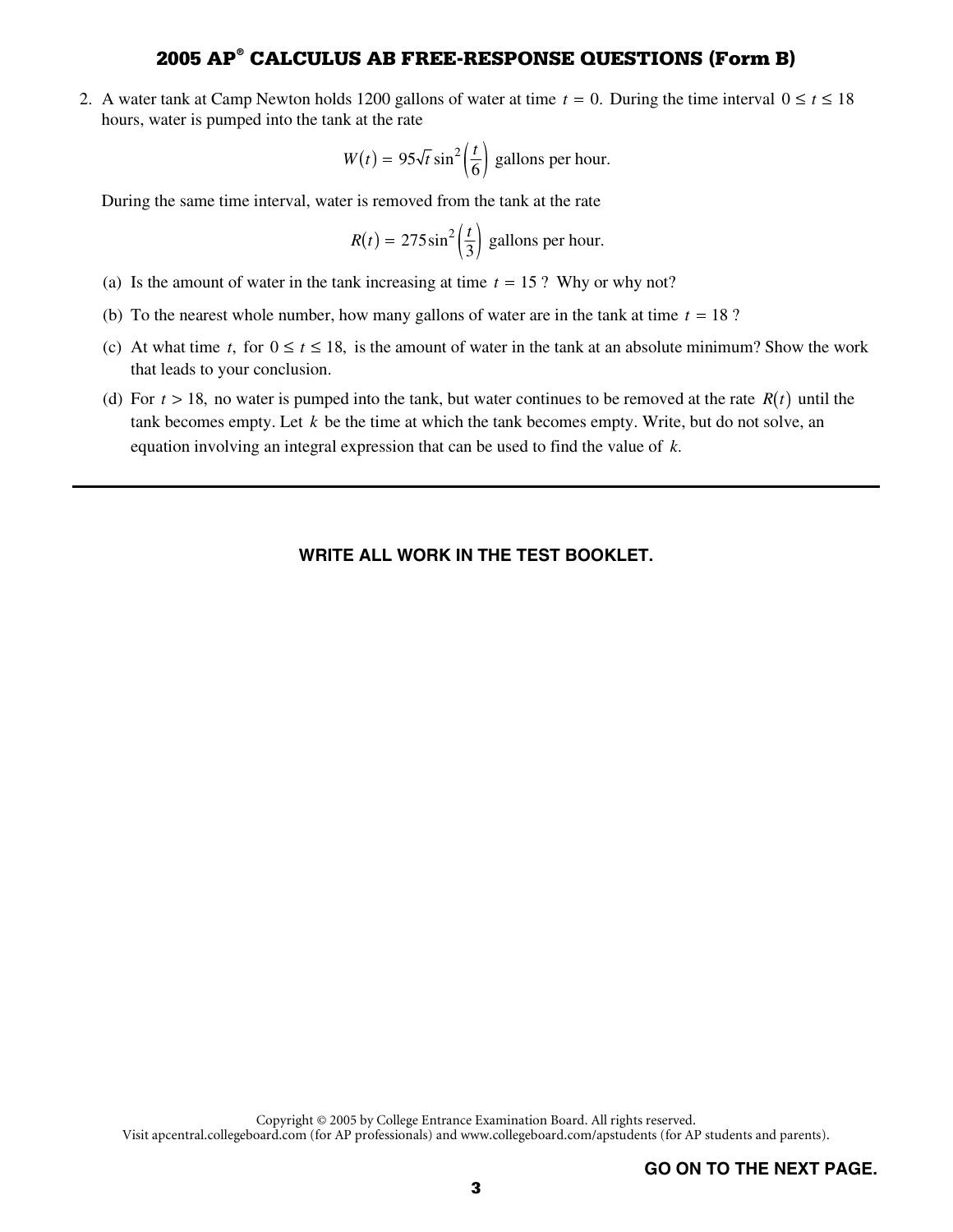- 3. A particle moves along the *x*-axis so that its velocity *v* at time *t*, for  $0 \le t \le 5$ , is given by
	- $v(t) = \ln(t^2 3t + 3)$ . The particle is at position  $x = 8$  at time  $t = 0$ .
	- (a) Find the acceleration of the particle at time  $t = 4$ .<br>(b) Find all times *t* in the open interval  $0 < t < 5$  at
	- (b) Find all times *t* in the open interval  $0 < t < 5$  at which the particle changes direction. During which time intervals, for  $0 \le t \le 5$ , does the particle travel to the left?
	- (c) Find the position of the particle at time  $t = 2$ .<br>(d) Find the average speed of the particle over the
	- (d) Find the average speed of the particle over the interval  $0 \le t \le 2$ .

### **WRITE ALL WORK IN THE TEST BOOKLET.**

### **END OF PART A OF SECTION II**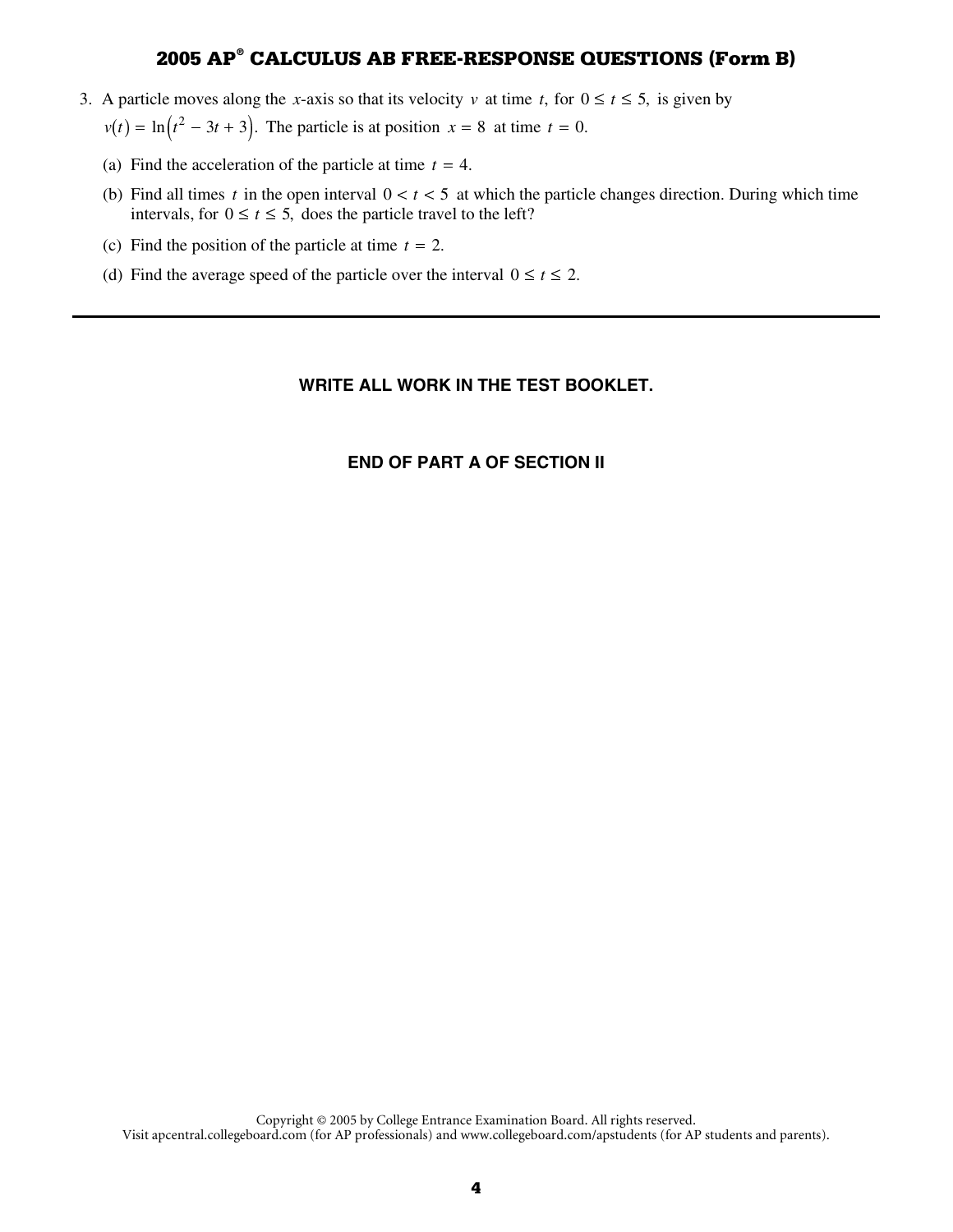# **CALCULUS AB SECTION II, Part B Time—45 minutes Number of problems—3**

**No calculator is allowed for these problems.** 



- 4. The graph of the function *f* above consists of three line segments.
	- (a) Let *g* be the function given by  $g(x) = \int_{-4}^{x} f(t) dt$ . For each of  $g(-1)$ ,  $g'(-1)$ , and  $g''(-1)$ , find the value<br>or state that it does not exist.<br>(b) For the function *g* defined in part (a), find the *x*-coordinate of or state that it does not exist.
	- (b) For the function *g* defined in part (a), find the *x*-coordinate of each point of inflection of the graph of *g* on the open interval  $-4 < x < 3$ . Explain your reasoning.
	- (c) Let *h* be the function given by  $h(x) = \int_x^3 f(t) dt$ . Find all values of *x* in the closed interval  $-4 \le x \le 3$  for which  $h(x) = 0$ which  $h(x) = 0$ .
	- (d) For the function  $h$  defined in part (c), find all intervals on which  $h$  is decreasing. Explain your reasoning.

#### **WRITE ALL WORK IN THE TEST BOOKLET.**

Copyright © 2005 by College Entrance Examination Board. All rights reserved. Visit apcentral.collegeboard.com (for AP professionals) and www.collegeboard.com/apstudents (for AP students and parents).